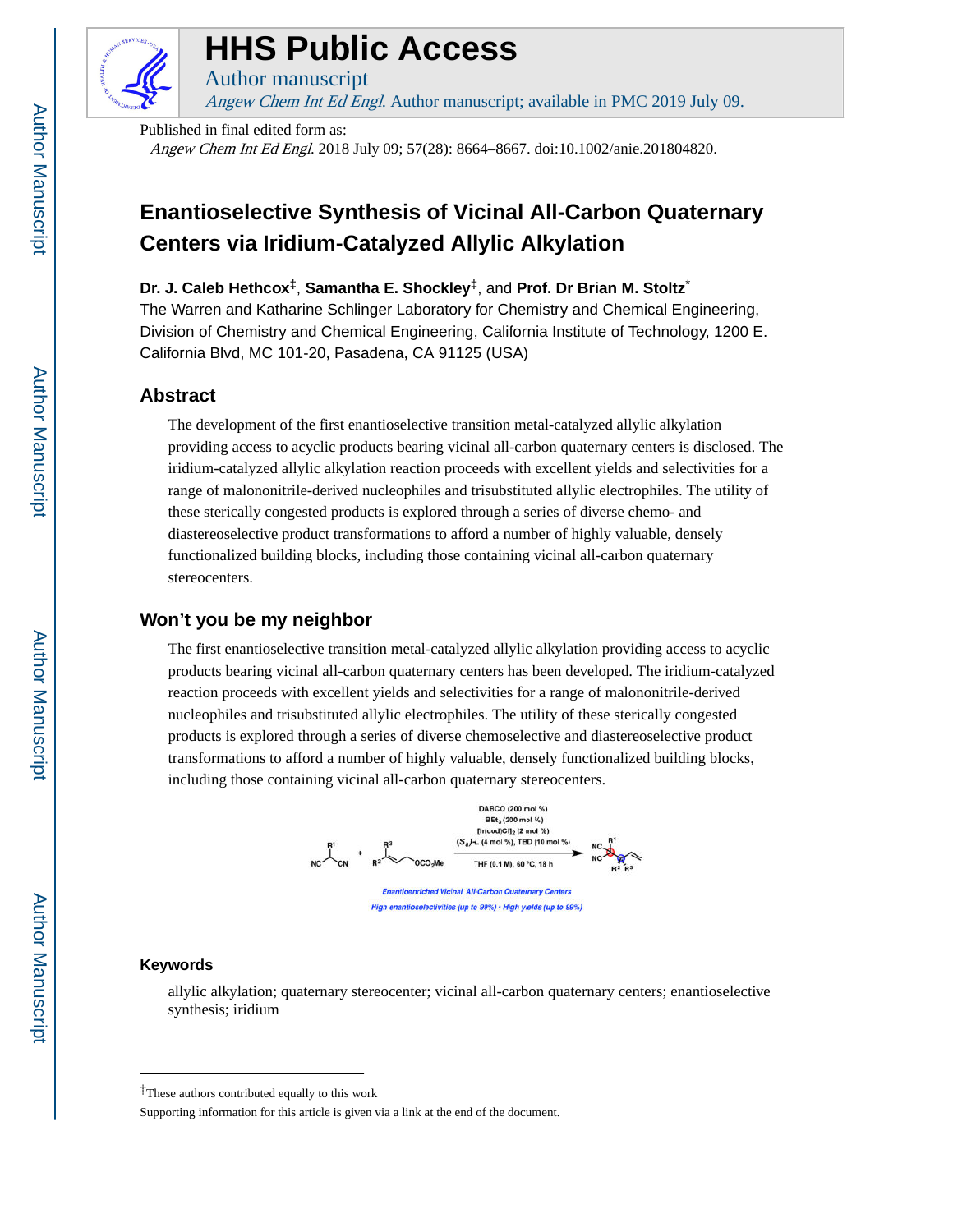The enantioselective preparation of singular all-carbon quaternary stereocenters has been a persistent challenge in the synthetic community and a topic of great interest to our research group.<sup>1</sup> However, due to significant progress in this area over recent decades,<sup>2</sup> the more formidable challenge of constructing vicinal all-carbon quaternary centers has become the forefront of investigation. A limited number of organic<sup>3</sup> and transition metal-catalyzed  $4.5$ methods for the enantioselective preparation of vicinal all-carbon quaternary stereocenters have been reported,<sup>6</sup> with enantioselective transition metal-catalyzed allylic alkylation strategies remaining underexplored.

In 2011, Trost reported an enantioselective palladium-catalyzed allylic alkylation of oxindoles to provide reverse prenylated products containing a homoallylic quaternary stereocenter vicinal to an all-carbon quaternary center (Figure 1A).<sup>5a,b</sup> In 2014, Ooi<sup>5c</sup> and Zhang<sup>5d</sup> each disclosed examples of enantio- and diastereoselective palladium-catalyzed allylic alkylation reactions to form cyclic products bearing vicinal all-carbon quaternary stereocenters (Figure 1B). To date, these three methods represent the only enantioselective transition metal-catalyzed allylic alkylation protocols for the synthesis of vicinal all-carbon quaternary centers<sup>7,8</sup> – none of these reports provide access to acyclic products.

Recently, our group reported the first iridium-catalyzed allylic alkylation method to allow for the synthesis of highly enantioenriched allylic quaternary stereocenters. <sup>9</sup> Given that iridium-catalyzed allylic alkylation is well known to facilitate the synthesis of vicinal stereocenters ( $3^{\circ}/3^{\circ}$  and  $3^{\circ}/4^{\circ}$ ),  $10$  we hypothesized that we could utilize our newly developed technology to prepare vicinal all-carbon quaternary centers, with the use of appropriately designed nucleophiles.<sup>11</sup> Herein, we report the first enantioselective transition metal-catalyzed allylic alkylation to form acyclic products bearing vicinal all-carbon quaternary centers (Figure 1C).

Preliminary studies focused on identifying a suitable catalyst system to promote the reaction of nucleophile **1** and trisubstituted allylic electrophile **2** (Table 1). In designing our optimal nucleophile for the allylic alkylation reaction, we imagined that methylmalononitrile (**1**) would mimic both the acidity and steric bulk of the previously utilized masked acyl cyanide (MAC) nucleophile<sup>9</sup> (Figure 1C,  $R^1$  = OMOM) as well as provide versatile functional handles for derivatizations of product **3**. We were pleased to find that our hypothesis was valid, and when utilizing our optimized conditions for the iridium-catalyzed allylic alkylation of MAC reagents<sup>9</sup> with nucleophile 1, product 3 was obtained in nearly quantitative yield, though in only a moderate 73% ee (Table 1, entry 1). In an effort to improve the enantioselectivity of the transformation we investigated a range of basic additives, as bases have been reported to have a pronounced effect on selectivity in allylic alkylation reactions.<sup>12</sup> While addition of LiOt-Bu provided only a slight enhancement in enantioselectivity to 81% ee (entry 2), we were delighted to find that the amine base DABCO afforded product **3** in 92% yield and an excellent 95% ee (entry 3). At this time, the specific role of DABCO remains unknown; however, due to the additive's drastic effect on enantioselectivity, we hypothesize that DABCO allows for increased equilibration between diastereomers of an iridium  $\pi$ -allyl complex by slowing the rate of nucleophilic attack.<sup>13,14</sup> Moreover, while we observed the highest yield for the allylic alkylation reaction using a 1:2 nucleophile to electrophile ratio, the nucleophile and electrophile stoichiometry can be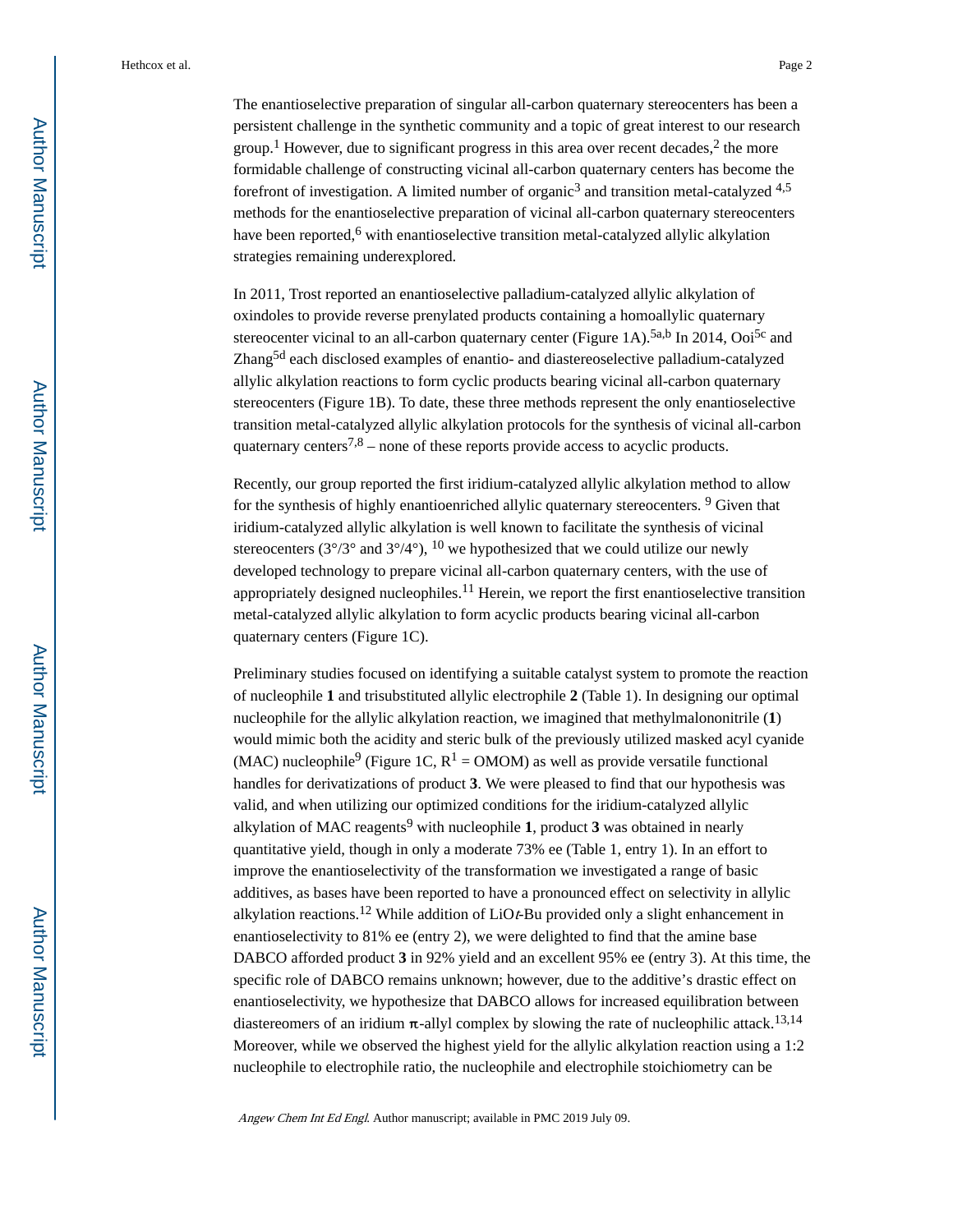varied (1:1 or 2:1) without affecting reaction selectivity, though yields are diminished (entries 4 and 5). $15$ 

With the optimal conditions identified (Table 1, entry 3), we explored the substrate scope for this new transformation. With respect to nucleophile **4**, the process is tolerant of a wide variety of substituted malononitrile derivatives (Table 2).<sup>16</sup> Specifically, we were pleased to find that increasing the steric bulk on the nucleophile results in formation of the corresponding ethyl-substituted **5a** and benzyl-substituted **5b** products in only slightly decreased yields (76% and 69%, respectively) and no significant loss in enantioselectivity. <sup>17</sup> Interestingly, phenyl-substituted nucleophile **4c** gives full conversion to the linear product (**SI-1**) <sup>18</sup> in the allylic alkylation reaction rather than branched product **5c**. Additionally, olefinic substituents on the nucleophile are tolerated under the reaction conditions provided the olefin is at least di-substituted;19 methallyl-substituted product **5d** can be prepared in 33% yield and 92% ee while prenyl-substituted product **5e** can be constructed in an excellent 92% yield with 96% ee. We reason that increased olefin substitution decreases the affinity of the olefin to bind to the catalyst, $20$  thus leading to increased yields. Furthermore, we were delighted to discover that carbonyl-containing product **5f** can be obtained in a moderate 52% yield with an excellent 96% ee. However, we noted that other Lewis basic functionalities, specifically heteroaromatic substituents, are not tolerated on nucleophile **4**. Finally, fluorinated product **5g** can be accessed in a moderate 50% yield with 91% ee.

Pleased to find the reaction amenable to a range of nucleophilic substrates, we sought to further examine the scope of the transformation by exploring the diversity of substitution permitted on trisubstituted allylic electrophile **6** (Table 3). Gratifyingly, we observed that a series of *para*-substituted allylic electrophiles bearing both electron-donating  $(-p$ -Me,  $-p$ -OMe) and withdrawing groups  $(-p-Ph, -p-F)$  on the aromatic ring furnish the corresponding products **7a–d** in consistently excellent enantioselectivities (>94% ee) when subjected to the reaction conditions utilizing methylmalononitrile (**1**) as the nucleophile. In evaluating the effect of *meta*-substitution, we found that products **7e–h** (–*m*-Me, –*m*-Cl, –*m*-NO<sub>2</sub>, 2-Np) can be obtained with similarly high enantiocontrol (>93% ee). Generally, we noted that electron-rich electrophiles (i.e., **6a**, **6b**, **6e**) provide the corresponding allylic alkylation products in slightly diminished yields (67–80% versus 84–99%) as compared to electronpoor electrophiles (i.e., **6c**, **6d**, **6f**, **6g**). At this time, ortho-substitution (i.e., –o-Me) is not tolerated under the reaction conditions and no conversion to product **7i** is observed. However, we were pleased to discover that the reaction is amenable to bis-alkyl-substitution on the allylic electrophile allowing for access to product **7j** in 65% yield and 84% ee, though as an inseparable mixture (1:1.5) of branched and linear isomers. Additionally, reverse prenylation can be effected to produce achiral product **7k** in 61% yield. Finally, extension of the alkyl chain on the allylic electrophile to an ethyl group leads to a decreased yield with **7l**  isolated in 50% yield but with no loss in selectivity (96% ee).

With the general reactivity trends for the allylic alkylation reaction explored, we sought to demonstrate the utility of these sterically congested products (Figure 2). Though hydrogenation of the olefin in allylic alkylation product **3** using palladium catalysis proved problematic due to competing reduction of the nitrile groups, we found that treatment of **3**  with Wilkinson's catalyst under a hydrogen atmosphere chemoselectively reduces the olefin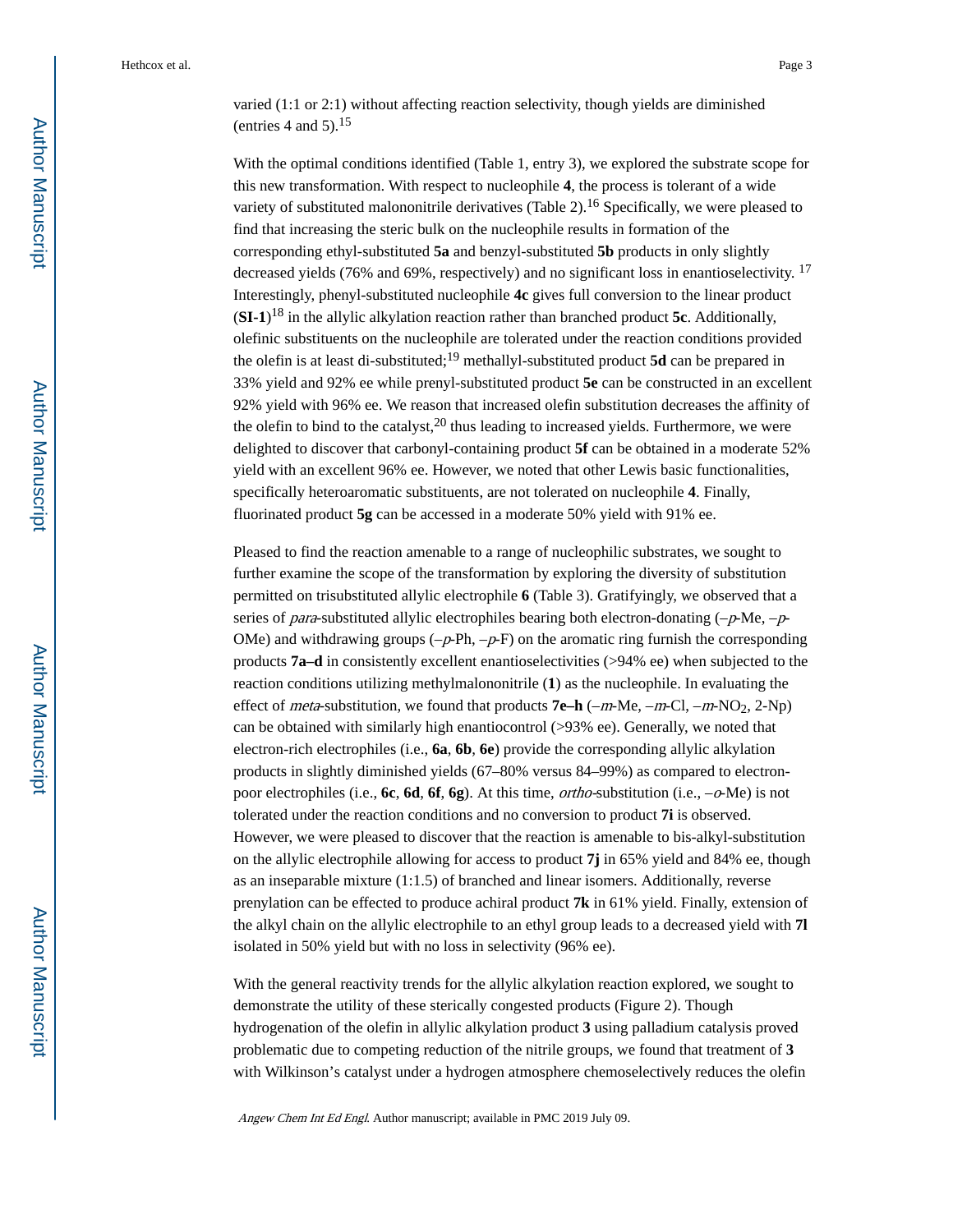to furnish **8** in 92% yield. Additionally, ozonolysis of olefin **3** proceeds smoothly to give enantioenriched aldehyde  $9$  in 93% yield,  $2<sup>1</sup>$  wherein the aldehyde moiety can serve as a valuable functional handle for further manipulation (e.g., reductive aminations, allylations, and olefinations). Allylic alkylation product **5f** was subjected to a two-step ozonolysis/aldol condensation process to deliver a densely functionalized, enantioenriched cyclopentene in 43% yield, which can then undergo diastereoselective hydration of the bis-nitrile functionality to provide amide **10** in 1:11 dr. Chiral cyclopentenes have been demonstrated to be key building blocks in a number of complex molecule total syntheses.  $^{22}$  Finally, enantioenriched lactone **11** bearing vicinal all-carbon quaternary stereocenters can be accessed in 65% yield and 1:2.5 dr from allylic alkylation product **3** via ozonolysis followed by reductive quenching. The transformations forming products **10** and **11** showcase that the diastereotopic nitrile functionalities of the allylic alkylation products are amenable to diastereoselective differentiation to afford vicinal all-carbon quaternary stereocenters, which are otherwise difficult to prepare.

In conclusion, we have developed the first enantioselective transition metal-catalyzed allylic alkylation reaction for the preparation of acyclic products bearing vicinal all-carbon quaternary centers. Key to the success of this new reaction is the use of DABCO in combination with triethylborane and our unique catalyst prepared from  $[\text{Ir}(\text{cod})\text{Cl}]_2$ ,  $(S_a)$ -**L**, and TBD. The developed method proceeds with moderate to excellent yields and high levels of enantioselectivity for a wide range of substitution on both the malononitrile-derived nucleophile and the trisubstituted allylic electrophile. Furthermore, the allylic alkylation products can be transformed by chemo- and diastereoselective methods to a number of highly valuable, densely functionalized building blocks, including those containing vicinal all-carbon quaternary stereocenters. Further exploration of this catalyst system is underway and will be reported in due course.

#### **Supplementary Material**

Refer to Web version on PubMed Central for supplementary material.

## **Acknowledgments**

The NIH-NIGMS (R01GM080269) and Caltech are thanked for support of our research program. J.C.H. thanks the Camille and Henry Dreyfus postdoctoral program, and S.E.S. thanks the NIH-NIGMS for a predoctoral fellowship (F31GM120804). Dr. Michael Takase and Dr. Lawrence Henling are acknowledged for assistance with X-ray analysis. Dr. Mona Shahgholi and Naseem Torian are thanked for mass spectrometry assistance. Dr. David VanderVelde is thanked for assistance with NMR analysis.

#### **References**

1. For select reviews, see: Douglas CJ, Overman LE. Proc Natl Acad Sci USA. 2004; 101:5363–5367. [PubMed: 14724294] Das JP, Marek I. Chem Commun. 2011; 47:4593–4623.Quasdorf KW, Overman LE. Nature. 2014; 516:181–191. [PubMed: 25503231] Corey EJ, Guzman-Perez A. Angew Chem Int Ed. 1998; 37:388–401.Angew Chem. 1998; 110:402–415.Christoffers J, Mann A. Angew Chem Int Ed. 2001; 40:4591–4597.Angew Chem. 2001; 113:4725–4732.Trost BM, Jiang C. Synthesis. 2006:369–396.Denissova I, Barriault L. Tetrahedron. 2003; 59:10105–10146.Ling T, Rivas F. Tetrahedron. 2016; 72:6729–6777.Liu Y, Han SJ, Liu WB, Stoltz BM. Acc Chem Res. 2015; 48:740–751. [PubMed: 25715056]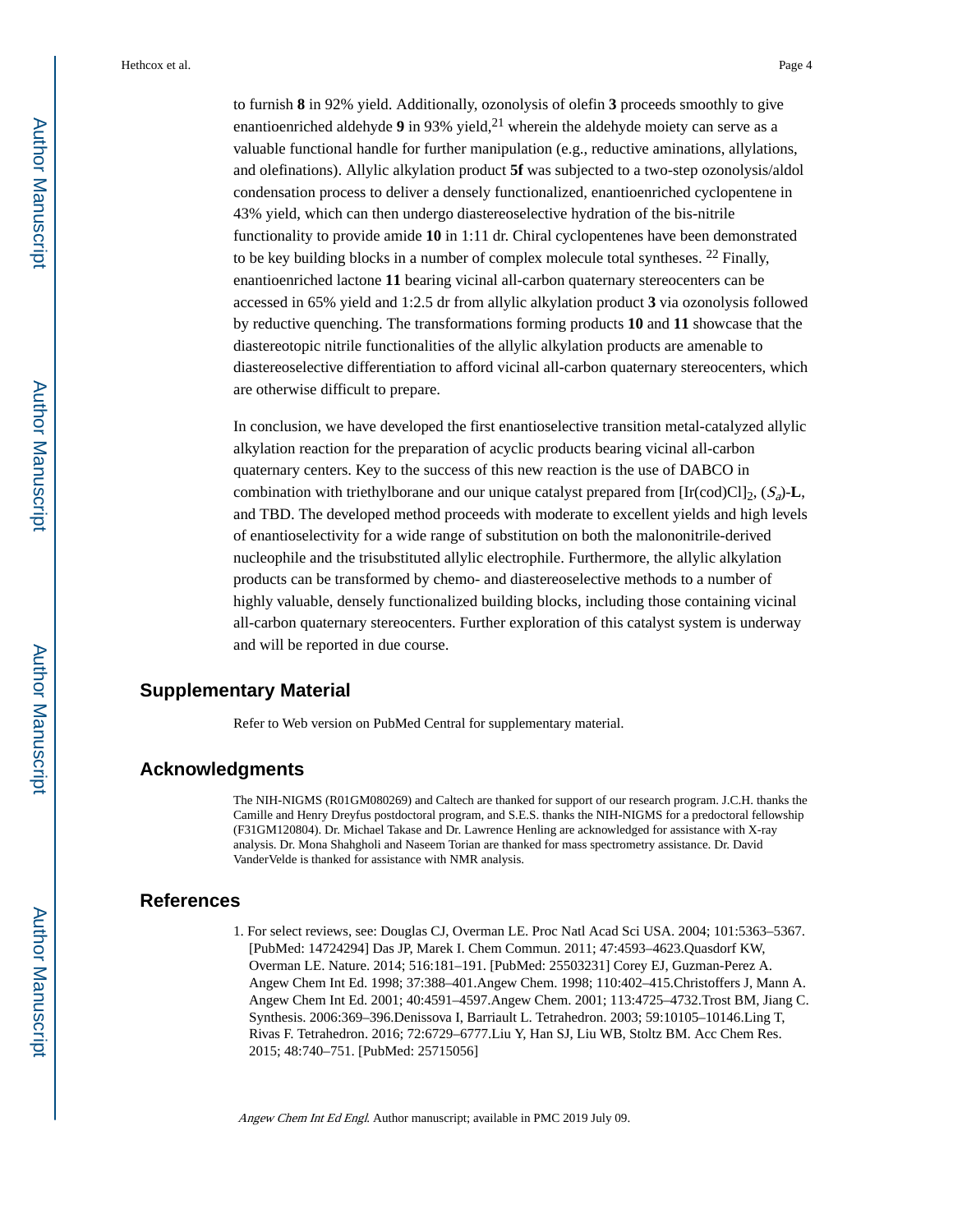- 2. For select reviews, see: Peterson EA, Overman LE. Proc Natl Acad Sci USA. 2004; 101:11943– 11948. [PubMed: 15232003] Long R, Huang J, Gong J, Yang Z. Nat Prod Rep. 2015; 32:1584– 1601. [PubMed: 26334685]
- 3. For recent examples, see: Uyeda C, Rötheli AR, Jacobsen EN. Angew Chem Int Ed. 2010; 49:9753– 9756.Angew Chem. 2010; 122:9947–9950.Gao L, Hwang GS, Ryu DH. J Am Chem Soc. 2011; 133:20708–20711. [PubMed: 22060630] Jolit A, Walleser PM, Yap GPA, Tius MA. Angew Chem Int Ed. 2014; 53:6180–6183.Angew Chem. 2014; 126:6294–6297.Ohmatsu K, Ando Y, Ooi T. J Am Chem Soc. 2013; 135:18706–18709. [PubMed: 24304152]
- 4. For reports of transition metal-catalyzed methods, excluding allylic alkylation protocols, see: DeAngelis A, Dmitrenko O, Yap GPA, Fox JM. J Am Chem Soc. 2009; 131:7230–7231. [PubMed: 19469571] Zhang H, Hong L, Kang H, Wang R. J Am Chem Soc. 2013; 135:14098–14101. [PubMed: 24032694] Cao ZY, Wang X, Tan C, Zhao XL, Zhou J, Ding K. J Am Chem Soc. 2013; 135:8197–8200. [PubMed: 23697751] Zheng J, Lin L, Dai L, Tang Q, Liu X, Feng X. Angew Chem Int Ed. 2017; 56:13107–13111.Angew Chem. 2017; 129:13287–13291.
- 5. For reports of enantioselective transition metal-catalyzed allylic alkylation methods, see: Trost BM, Malhotra S, Chan WH. J Am Chem Soc. 2011; 133:7328–7331. [PubMed: 21520958] Trost BM, Chan WH, Malhotra S. Chem Eur J. 2017; 23:4405–4414. [PubMed: 28141896] Ohmatsu K, Imagawa N, Ooi T. Nat Chem. 2014; 6:47–51. [PubMed: 24345946] Khan A, Yang L, Xu J, Jin LY, Zhang YJ. Angew Chem Int Ed. 2014; 53:11257–11260.Angew Chem. 2014; 126:11439–11442.
- 6. For select reports of the preparation of vicinal all-carbon quaternary centers but not stereocenters, see: Ramachary DB, Reddy PS, Shruthi KS, Madhavachary R, Reddy PVG. Eur J Org Chem. 2016:5220–5226.Trost BM, Cramer N, Silverman SM. J Am Chem Soc. 2007; 129:12396–12397. [PubMed: 17880222]
- 7. For reports of enantiospecific transition metal-catalyzed allylic alkylation methods, see: Kawatsura M, Sato M, Tsuji H, Ata F, Itoh T. J Org Chem. 2011; 76:5485–5488. [PubMed: 21608979] Huang X, Wu S, Wu W, Li P, Fu C, Ma S. Nat Commun. 2016; doi: 10.1038/ncomms12382
- 8. For reports of enantio- and diastereoselective preparation of vicinal all-carbon quaternary stereocenters via two sequential allylic alkylations, see: Ghosh S, Bhunia S, Kakde BN, De S, Bisai A. Chem Commun. 2014; 50:2434–2437.Trost BM, Osipov M. Angew Chem Int Ed. 2013; 52:9176–9181.Angew Chem. 2013; 125:9346–9351.
- 9. Shockley SE, Hethcox JC, Stoltz BM. Angew Chem Int Ed. 2017; 56:11545–11548;.Angew Chem. 2017; 129:11703–11706.
- 10. For a recent review, see: Hethcox JC, Shockley SE, Stoltz BM. ACS Catal. 2016; 6:6207–6213. [PubMed: 28649462]
- 11. Diastereoselective reverse prenylation of indoles via iridium-catalyzed allylic alkylation has been reported, see: Ruchti J, Carreira EM. J Am Chem Soc. 2014; 136:16756–16759. [PubMed: 25365411] Müller JM, Stark CBW. Angew Chem Int Ed. 2016; 55:4798–4802.Angew Chem. 2016; 128:4877–4881.
- 12. For select examples, see: Kanayama T, Yoshida K, Miyabe H, Takemoto Y. Angew Chem Int Ed. 2003; 42:2054–2056.Angew Chem. 2003; 115:2100–2102.Jiang X, Chen W, Hartwig JF. Angew Chem Int Ed. 2016; 55:5819–5823.Angew Chem. 2016; 128:5913–5917.Huo X, He R, Zhang X, Zhang W. J Am Chem Soc. 2016; 138:11093–11096. [PubMed: 27548761] Chen W, Hartwig JF. J Am Chem Soc. 2013; 135:2068–2071. [PubMed: 23286279] Chen W, Hartwig JF. J Am Chem Soc. 2014; 136:377–382. [PubMed: 24295427] Krautwald S, Schafroth MA, Sarlah D, Carreira EM. J Am Chem Soc. 2014; 136:3020–3023. [PubMed: 24506196] Sandmeier T, Krautwald S, Zipfel HF, Carreira EM. Angew Chem Int Ed. 2015; 54:14363–14367.Angew Chem. 2015; 127:14571–14575.Liu WB, Reeves CM, Virgil SC, Stoltz BM. J Am Chem Soc. 2013; 135:10626–10629. [PubMed: 23829704] Hethcox JC, Shockley SE, Stoltz BM. Angew Chem Int Ed. 2016; 55:16092–16095.Angew Chem. 2016; 128:16326–16329.
- 13. DABCO has been previously utilized in iridium-catalyzed allylic alkylation leading to higher yields but slower rates of reaction, see: Bondzic BP, Farwick A, Liebich J, Eilbracht P. Org Biomol Chem. 2008; 6:3723–3731. [PubMed: 18843402]
- 14. Previous reports have hypothesized that facile equilibration between diastereomers of the iridium  $\pi$ -allyl complex leads to higher selectivities, see: Bartels B, Helmchen G. Chem Commun. 1999:741–742.Alexakis A, Polet D. Org Lett. 2004; 6:3529–3532. [PubMed: 15387540] Polet D,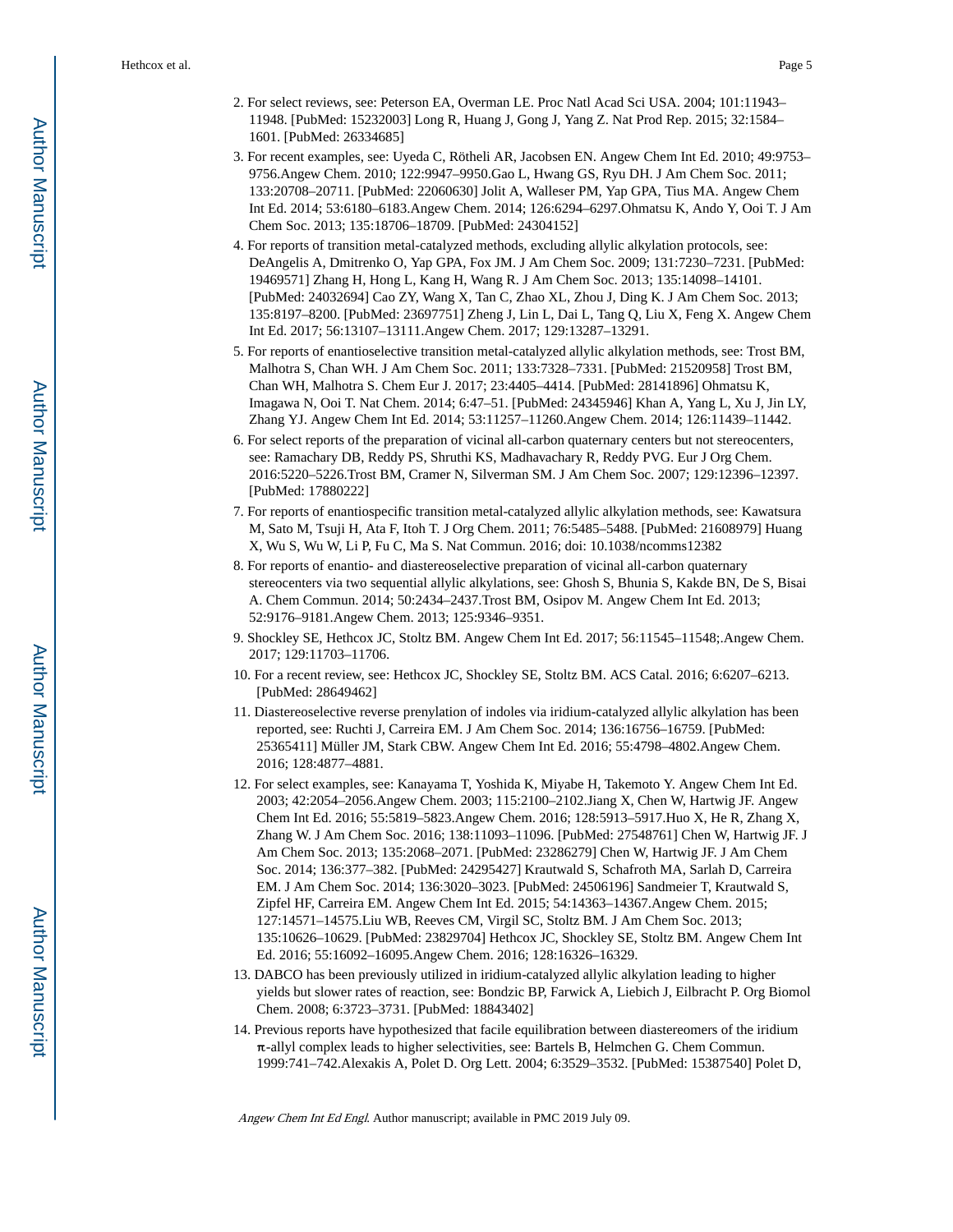Alexakis A, Tissot-Croset K, Corminboeuf C, Ditrich K. Chem Eur J. 2006; 12:3596–3609. [PubMed: 16453353] d) ref. 12h.

- 15. Excess electrophile is unable to be quantitatively recovered as a competing elimination reaction takes place to form a diene byproduct.
- 16. To date, only functionalized malononitrile nucleophiles have been successfully utilized in the reported allylic alkylation reaction, despite studies into other bis-electron-withdrawing groupfunctionalized nucleophiles (e.g., malonates and 1,3-diketones).
- 17. Branched substitution is not tolerated in the allylic alkylation reaction as isopropyl-substituted **4**  returns only starting material.
- 18. Linear product (SI-1):



- 19. Allyl-substituted **4** returns only starting material.
- 20. Schurig V. Inorg Chem. 1986; 25:945–949.
- 21. Willand-Charnley R, Fisher TJ, Johnson BM, Dussault PH. Org Lett. 2012; 14:2242–2245. [PubMed: 22512349]
- 22. For select examples, see: Hu X, Xu S, Maimone TJ. Angew Chem Int Ed. 2017; 56:1624– 1628.Angew Chem. 2017; 129:1646–1650.Brown B, Hegedus LS. J Org Chem. 2000; 65:1865– 1872. [PubMed: 10750497] Suzuki M, Yanagisawa A, Noyori R. J Am Chem Soc. 1988; 110:4718–4726.Schnermann MJ, Overman LE. Angew Chem Int Ed. 2012; 51:9576–9580.Angew Chem. 2012; 124:9714–9718.Hong AY, Stoltz BM. Angew Chem Int Ed. 2012; 51:9674– 9678.Angew Chem. 2012; 124:9812–9816.Alishetty S, Shih HP, Han C-C. Org Lett. 2018; doi: 10.1021/acs.orglett.8b00510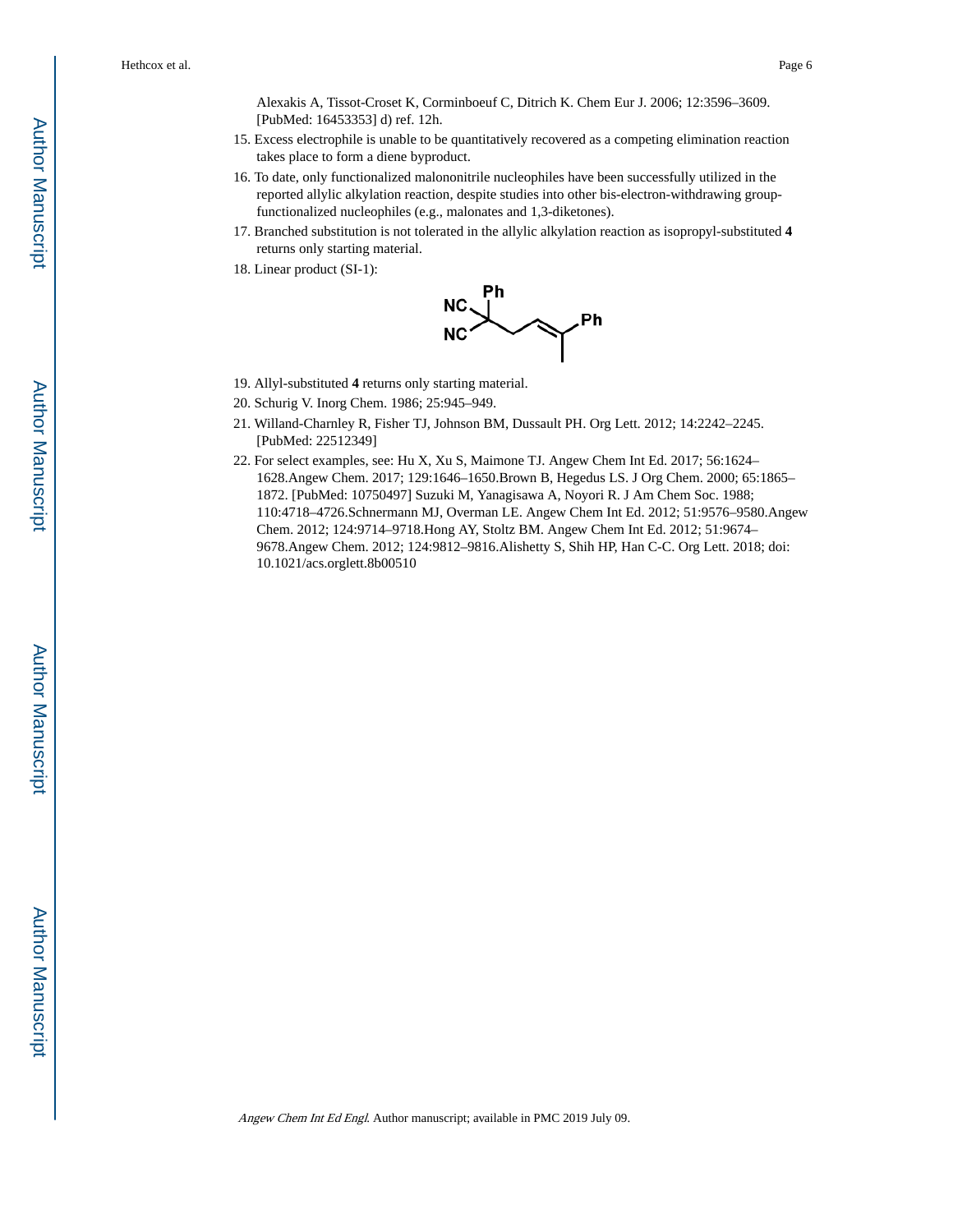#### A. Previous Report: Enantioselective Vicinal 4° Centers



B. Previous Reports: Enantio- and Diastereoselective Vicinal 4° Stereocenters





#### **Figure 1.**

State-of-the-art in the enantioselective synthesis of vicinal all-carbon quaternary centers via transition metal-catalyzed allylic alkylation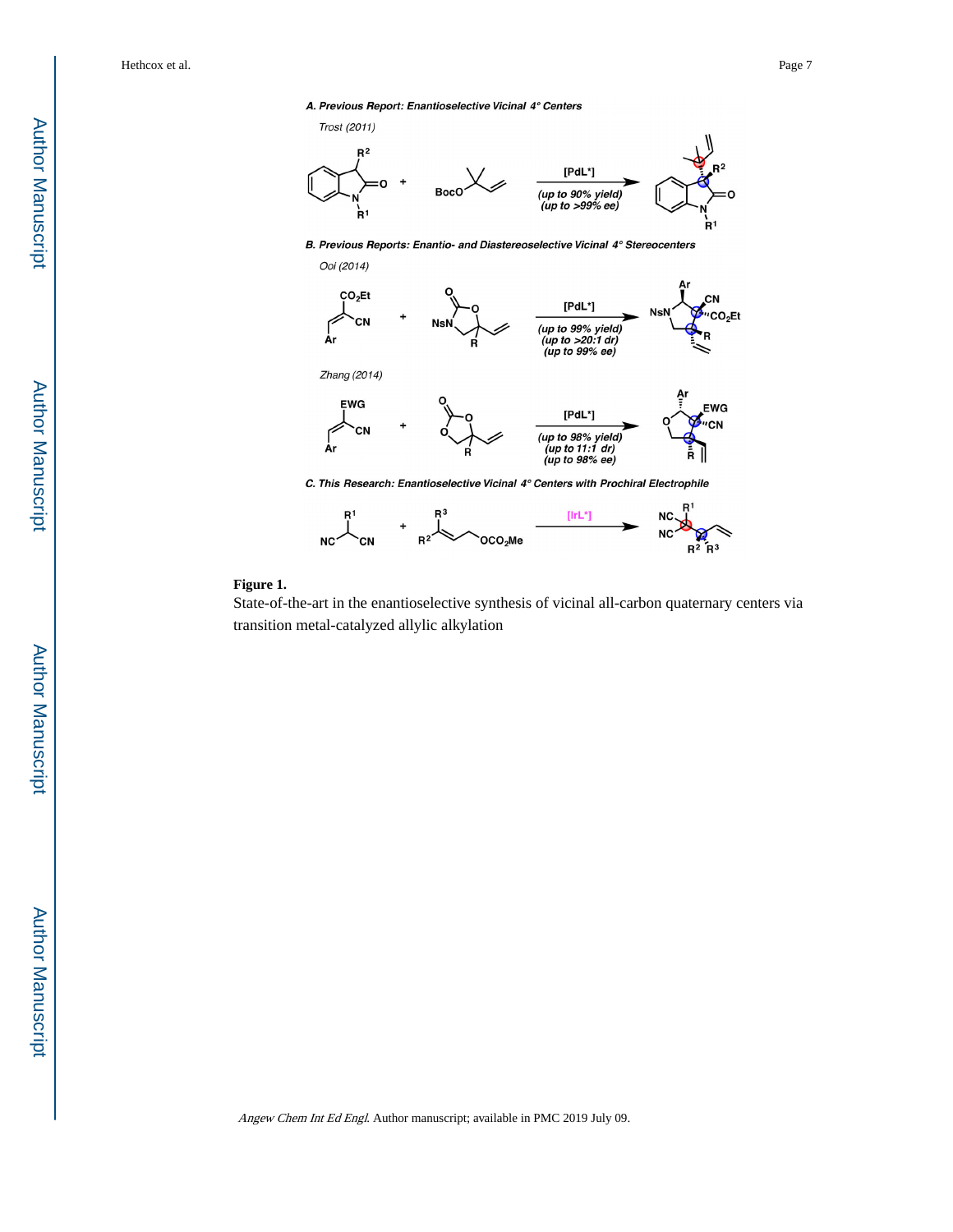

### **Figure 2.**

(a) RhCl(PPh<sub>3</sub>)<sub>3</sub>, H<sub>2</sub> (balloon), benzene, 23 °C, 18 h, 92% yield; (b) O<sub>3</sub>, pyridine, CH<sub>2</sub>Cl<sub>2</sub>, −78 °C, 4 min, 93% yield; (c) i. O<sub>3</sub>, pyridine, CH<sub>2</sub>Cl<sub>2</sub>, −78°C, 4 min, ii. p-TsOH, benzene, reflux, 18 h, 47% yield; (d) NaOH, EtOH/H<sub>2</sub>O (1:1), 60 °C, 18 h, 38% yield. 1:11 dr; (e) i. O3, MeOH, −78 °C, 0.5 h, ii. NaBH4, 0 °C, 3 h, 65% yield, 1:2.5 dr.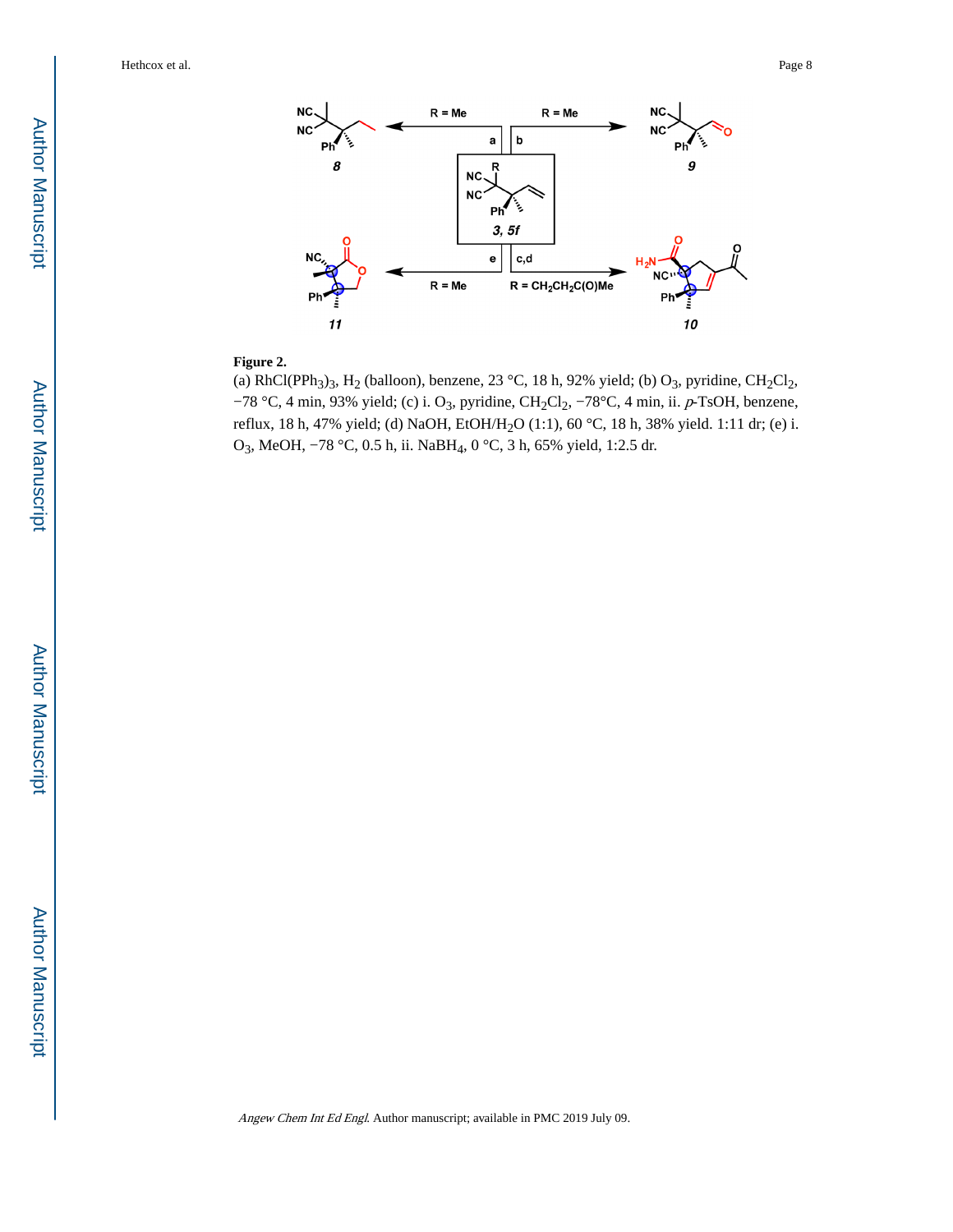#### Optimization of reaction parameters $a$



 $a$ Reactions performed on 0.1 mmol scale.

 $b_1$  NMR yield based on internal standard.

 $c$ Determined by chiral SFC analysis.

d TBD = 1,3,4-triazabicyclo[4.4.0]dec-5-ene, DABCO = 1,4-diazabicyclo[2.2.2]octane.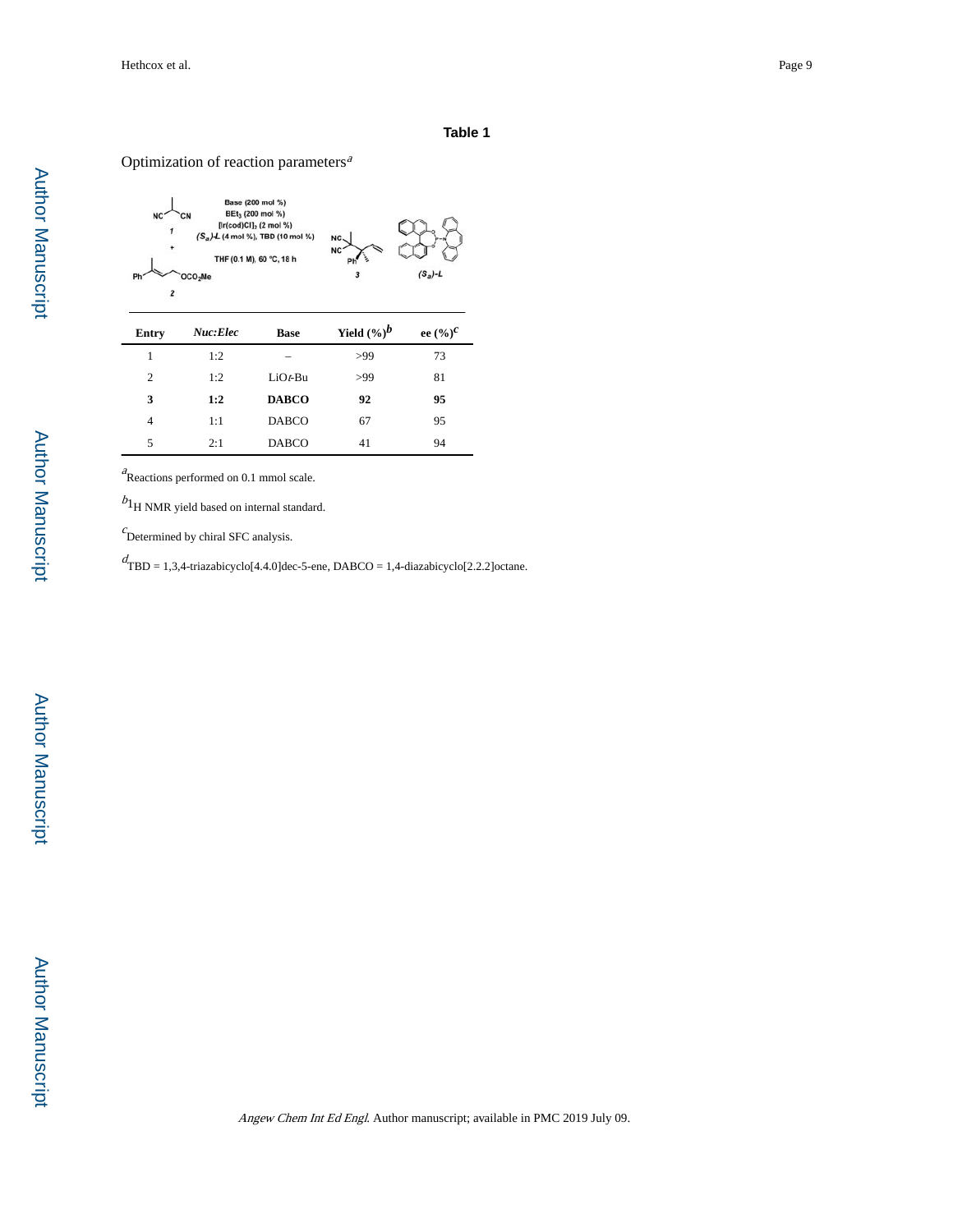**Table 2**

Nucleophile substrate scope<sup>a</sup>



 $R$ eactions performed on 0.2 mmol scale.

 $b$ Isolated yield.

 $c$  Determined by chiral SFC. [d] 99% conversion by <sup>1</sup>H NMR to linear product **SI-1**.